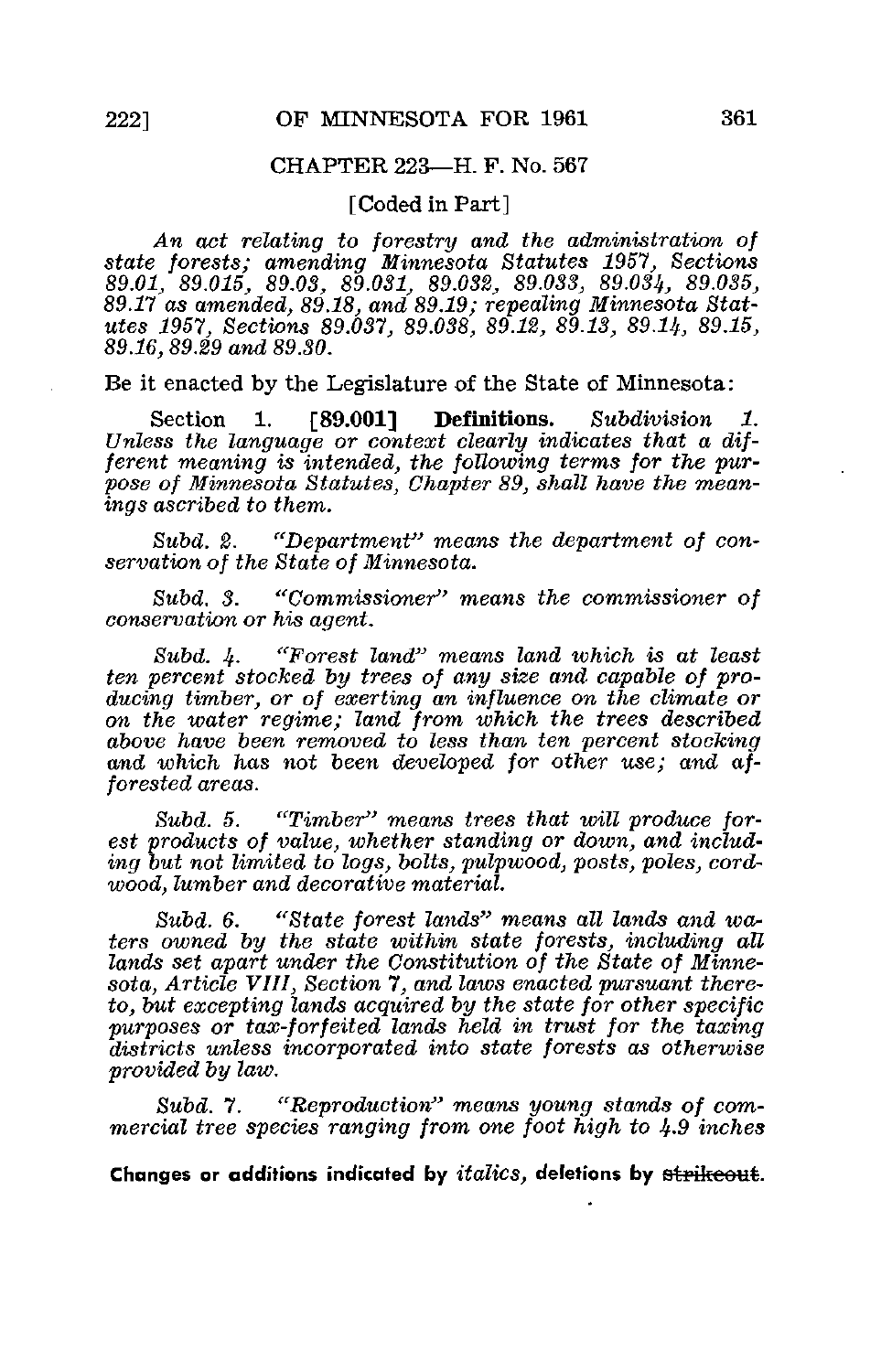diameter at  $4-1/2$  feet above the ground and at least 10 percent stocked.

Sec. 2. Minnesota Statutes 1957, Section 89.01, is amended to read:

89.01 Commissioner, powers and duties. Subdivision  $\mathbf{1}$ The director shall have the management of the state forests and of all other property acquired therefor, supervise all matters of forest protection and reforestation and have charge of all moneys appropriated therefor or accruing therefrom, including the state forest fund and the forest service fund. He The commissioner shall ascertain and observe the best methods of reforesting cut-over and denuded lands, foresting waste and prairie lands, preventing destruction of forests and lands by fire, administering forests on forestry principles, encouraging private owners to preserve and grow timber for commercial purposes, and conserving the forests around the head waters of streams and on the watersheds of the state, and shall collect information regarding the timber lands owned by the state. Biennially, on or before the first Monday in December, of every even numbered year, the director shall report his doings, conclusions, and recommendations, and any damage caused by forcst and prairie fires and any trespassing upon state lands to the govenor, which report shall be printed and distributed to the members of the legislature and otherwise as he may direct.

The director shall be allowed necessary traveling and field expenses incurred in the conduct of his official duties. The director is hereby authorized, subject to the provisions of laws 1939, chapter 441, to employ such office assistants as may be necessary and to fix their compensation. The director may appoint an assistant forester and such other employees, outside of the office assistants, as may be necessary in carrying out the provisions of chapters 88 to 91 and, subject to the provisions of laws 1939, chapter 441, fix the amount of their compensation and remove any subordinate officers and employees so appointed by him. The director shall purchase all necessary equipment, instruments, and field supplies. A full and accurate account of all receipts and expenditures ineurred in the carrying out of the provisions of chapters 88 to 91, with such vouchers and forms as may be approved by the public examiner, shall be kept in a system of books prescribed by the public examiner.

The <del>director</del> commissioner shall execute all Subd. 2. rules and regulations pertaining to forestry and forest pro-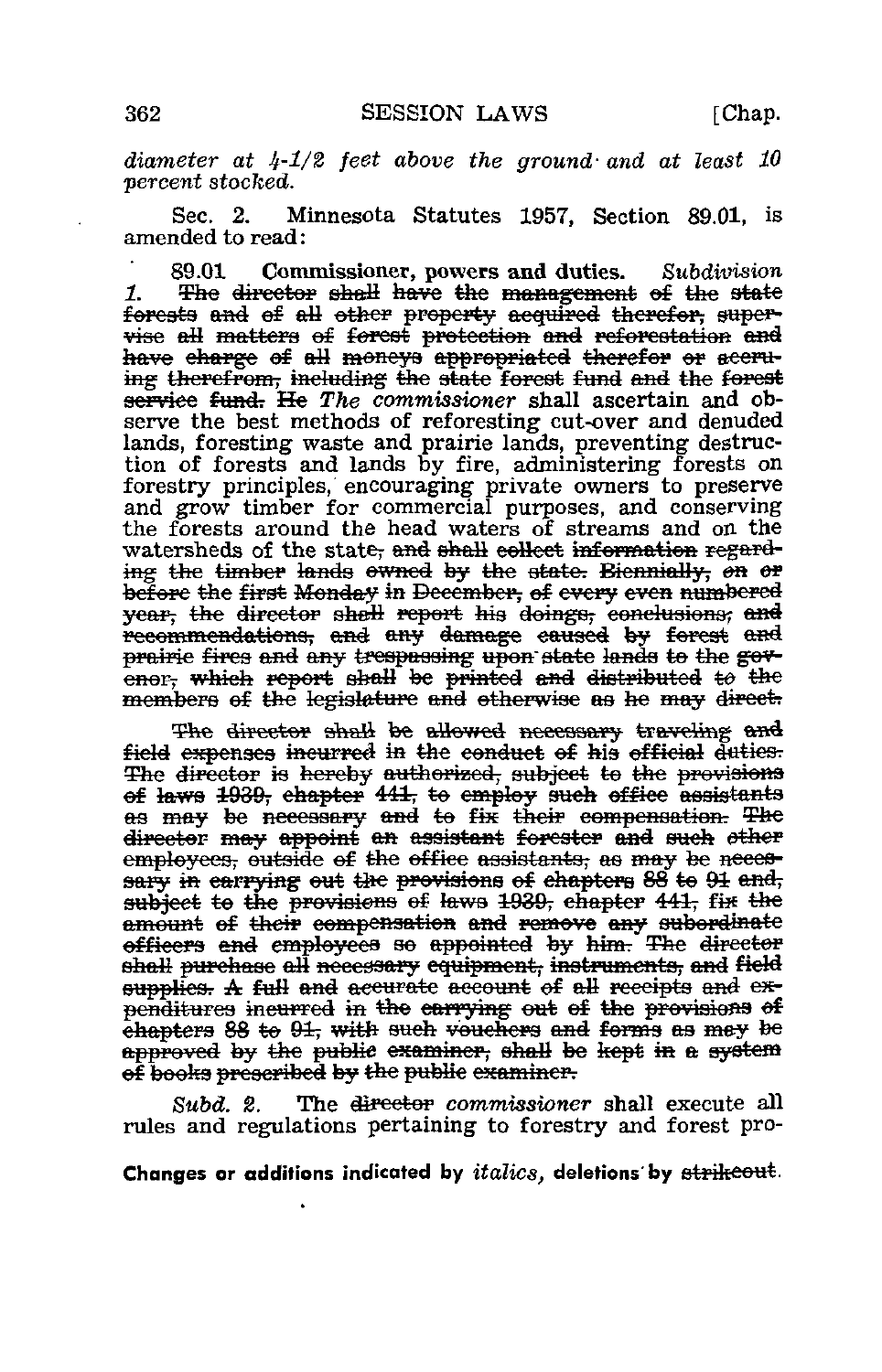tection within the jurisdiction of the state; have charge of the work of protecting all forests and lands from fire; shall investigate the origin of all forest fires; and prosecute all violators of chapters 88 to  $91$ ; as provided by law; shall prepare and print for public distribution an abstract of the forest fire laws of Minnesota, together with such rules and regulations as may be formulated.

The director commissioner shall prepare printed notices calling attention to the dangers from forest fires and cause them to be posted in conspicuous places, and shall furnish same to the railroad companies, whose duty it shall be to post them in such places as the director may direct.

The director shall become familiar with the location and area of all state timber and cut over lands and prepare maps of state forests and each of the timbered counties showing the state lands therein, and shall supply such maps to the district rangers, to the officials of the state, and to counties requiring them; and, in all ways that are practical and feasible, shall protect such lands from fire and the illegal cutting of timber; he shall report to the commissioner, from time to time, such information as may be of benefit to the state in the care and management of its timber. It shall be his duty to inquire into the extent, kind, value, and condition of all timber lands; the amount of acres and value of timber that is cut or burned, and he shall also report the quantity and species of second growth timber and shall, not later than the first of December, of each year, make a written report to the commissioner upon all such data ascertained by him, and shall recommend therein plans for improving the state system of forest protection, management, and reforestation.

Subd. 3. Damage by fire occurring to state timber, reproduction or lands, when coming to the knowledge of the director or his employees commissioner, shall be promptly reported to the attorney general, who, at his discretion, may either enforce collection of such demands directly or may employ private attorneys therefor on such terms, not contingent, as he deems for the best interests of the state. The amount so collected, after deducting therefrom the fees of such attorneys, if any, and other necessary expenses incurred in investigation, preparation for trial, and trial, shall be paid into the state treasury and credited to the fund that would have been entitled to receive the sale price of the lands. reproduction or timber if sold; or, if there be no such fund. then such money shall be credited to the general revenue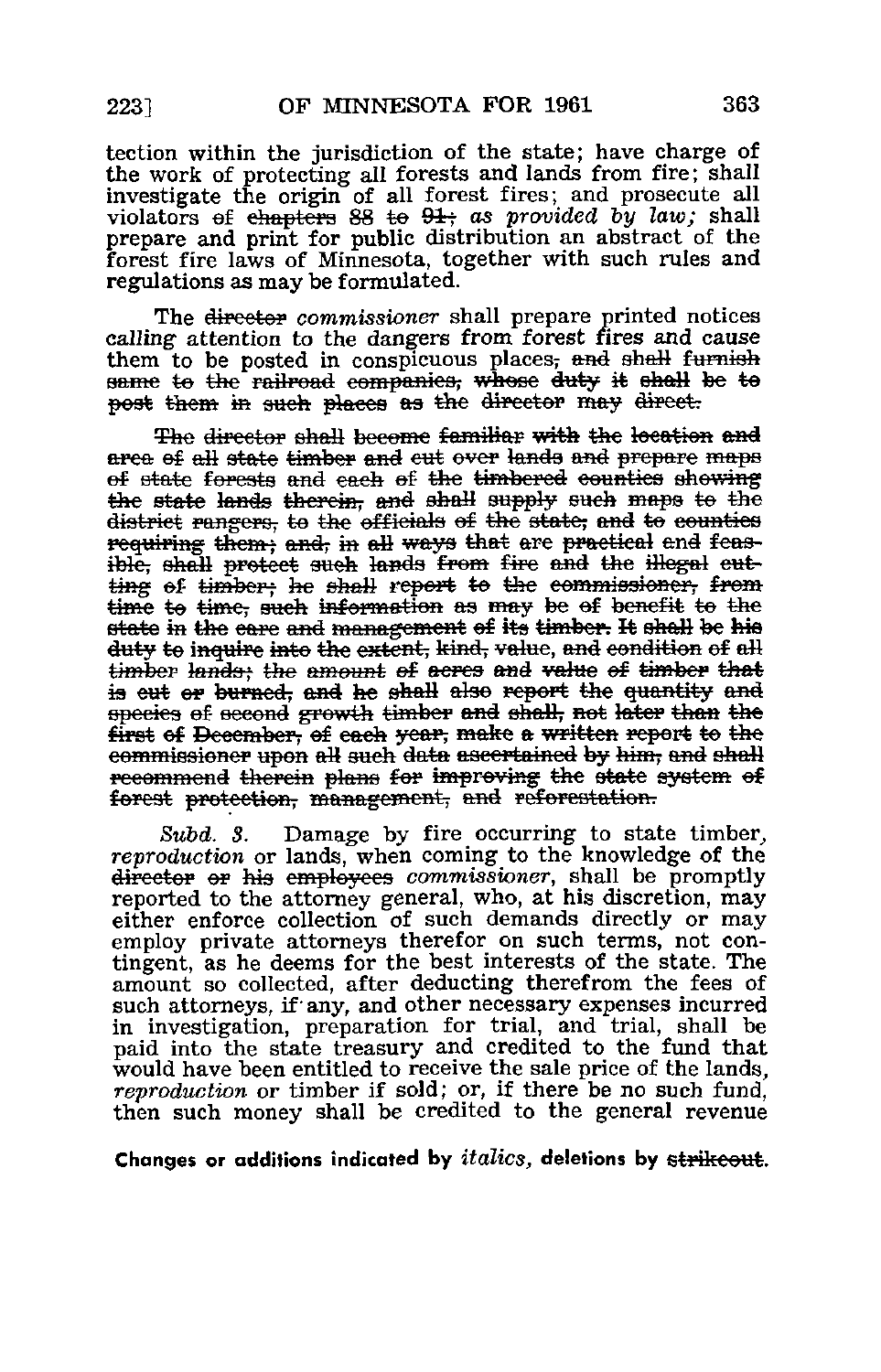fund. The attorney general, either in or out of court, may compromise and settle state claims for fire damage to state lands, reproduction, or timber, on such terms as he deems for the best interests of the state.

 $Subd.$  4. The director commissioner shall cooperate with the several departments of the state and federal governments and with counties, towns, corporations, or individuals in the preparation of plans for forest protection, management, replacement of trees, wood lots, and timber tracts, using his influence as time will permit toward the establishment of scientific forestry principles in the management, protection, and promotion of the forest resources of the state.

When any tract or tracts of land that have been included in areas set apart as state forests are found to be more valuable for the production of farm erops than for forestry purposes, the director shall recommend to the commissioner that the same be eliminated from the state forests; and the commissioner may adopt or otherwise approve such recommendation, whereupon such lands shall be subject to sale the same as other lands not reserved.

 $Subd. 5.$ When any tract or tracts of land that are included in areas set apart as state forests are found to be more valuable for agriculture than for forestry or other conservation purposes, the commissioner by written order may eliminate such lands from state forest whereupon such lands shall be subject to sale the same as other lands not reserved.

 $Subd.6.$ When any state lands not reserved or set aside are found by the director commissioner to be more valuable for the production of timber than for agriculture he may reecommend to the commissioner that such lands be reserved and set aside for forestry purposes; and the commissioner may adopt or otherwise approve the recommendation, <del>whereupon</del> by written order designate such lands shall become a part of the as state forests forest subject to the approval of the state legislature at its next regular session.

Minnesota Statutes 1957, Section 89.015, is Sec. 3. amended to read:

Southern Minnesota tree species, research. 89.015 Research shall be <del>initiated</del> carried on by the University of Minnesota School of Forestry in cooperation with the Division of Forestry of the Department of Conservation, Lake States Forest Experiment Station of the United States Forest Service, individual timber land owners and others directly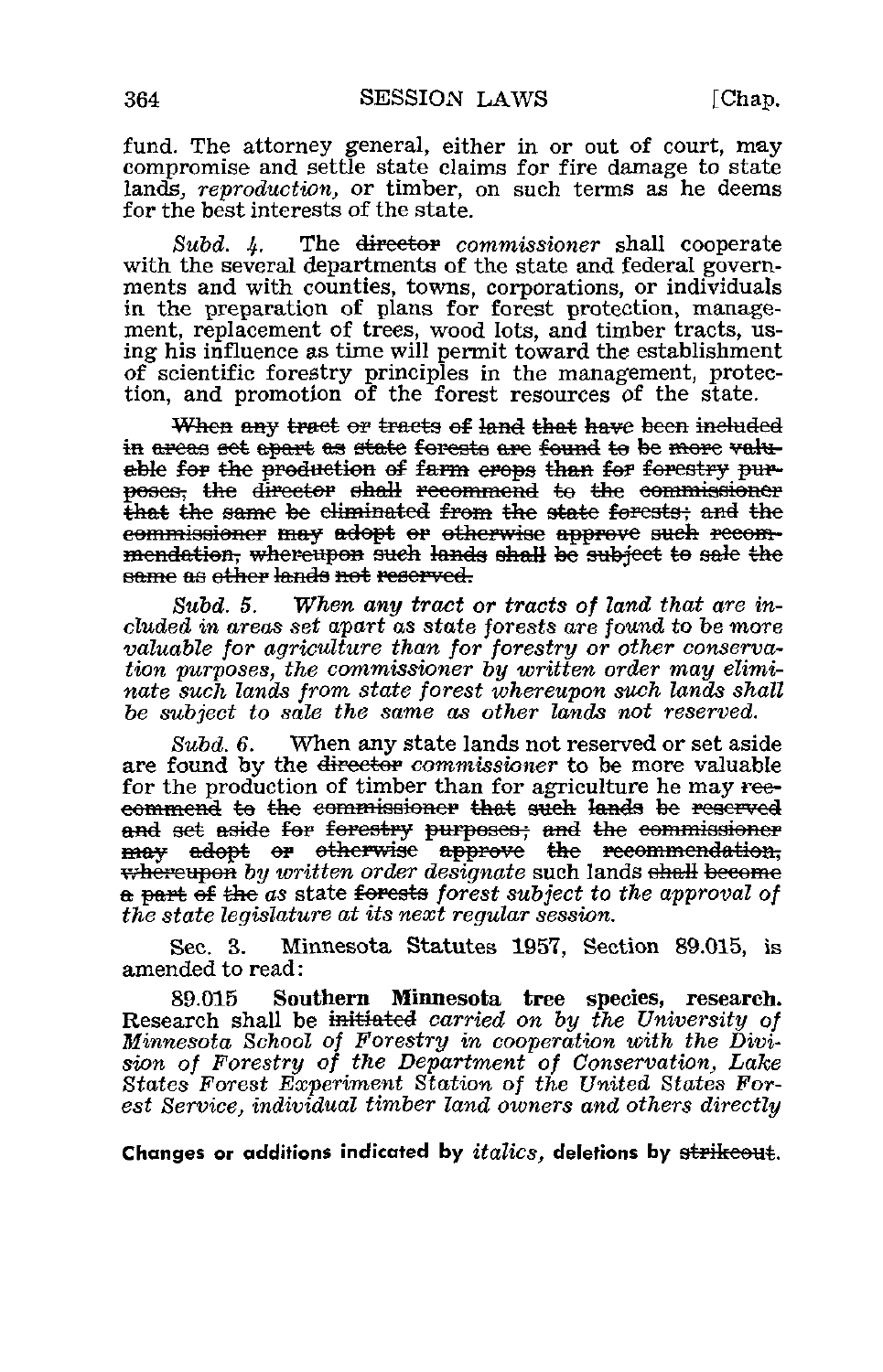concerned on such valuable southern Minnesota farm woodthand tree species as basswood, red elm, rock elm, red and white oak, black walnut, black cherry, butternut and green ash to develop means of increasing the contribution of the large acreage of farm woodlands to the agricultural economy. The research effort will be concentrated on such important problems as means of reproducing basswood, development of planting stock, selection of superior strains of these species, methods of field planting, management of existing stands, and methods of increasing the representation of these species in woodlands and forests in need of rehabilitation because of past damage from high-grading, burning, and grazing. The research shall be carried on by the University of Minnesota School of Forestry in cooperation with the Division of Forestry, Minnesota Department of Conservation, Lake States Forcst Experiment Station, individual timber land owners, and others directly concerned with this problem.

Sec. 4. Minnesota Statutes 1957, Section 89.03, is amended to read:

89.03 Advancement of education. The director commissioner may advance, as he deems wise, education in forestry within the state by publications and lectures, and upon the invitation of the director of the eellege School of forestry Forestry of the University of Minnesota may cooperate with the college school, as far as his time will permit, and the college school shall furnish such aid to him as, in the circumstances, is consistent with its own proper functions.

Sec. 5. Minnesota Statutes 1957, Section 89.031, is amended to read :

89.031 Management and control. The lands described in section  $89.021$  All state forest lands shall be under the management and control of the commissioner of conservation who shall have and is hereby given full power and authority to make, establish, promulgate and enforce all necessary rules and regulations not inconsistent with the laws of the state for the care and management of state forests forest lands, and fire prevention, and he is hereby authorized to tease for income or for protection, meadow and pasture lands where such use will not interfere with the growth of forest  $_{\rm max}$  sell dead and down and mature timber and other timber where the public interests will be subserved thereby; any may issue special use permits and enter into agreements in the furtherance of the general management and maintenance of such state forests.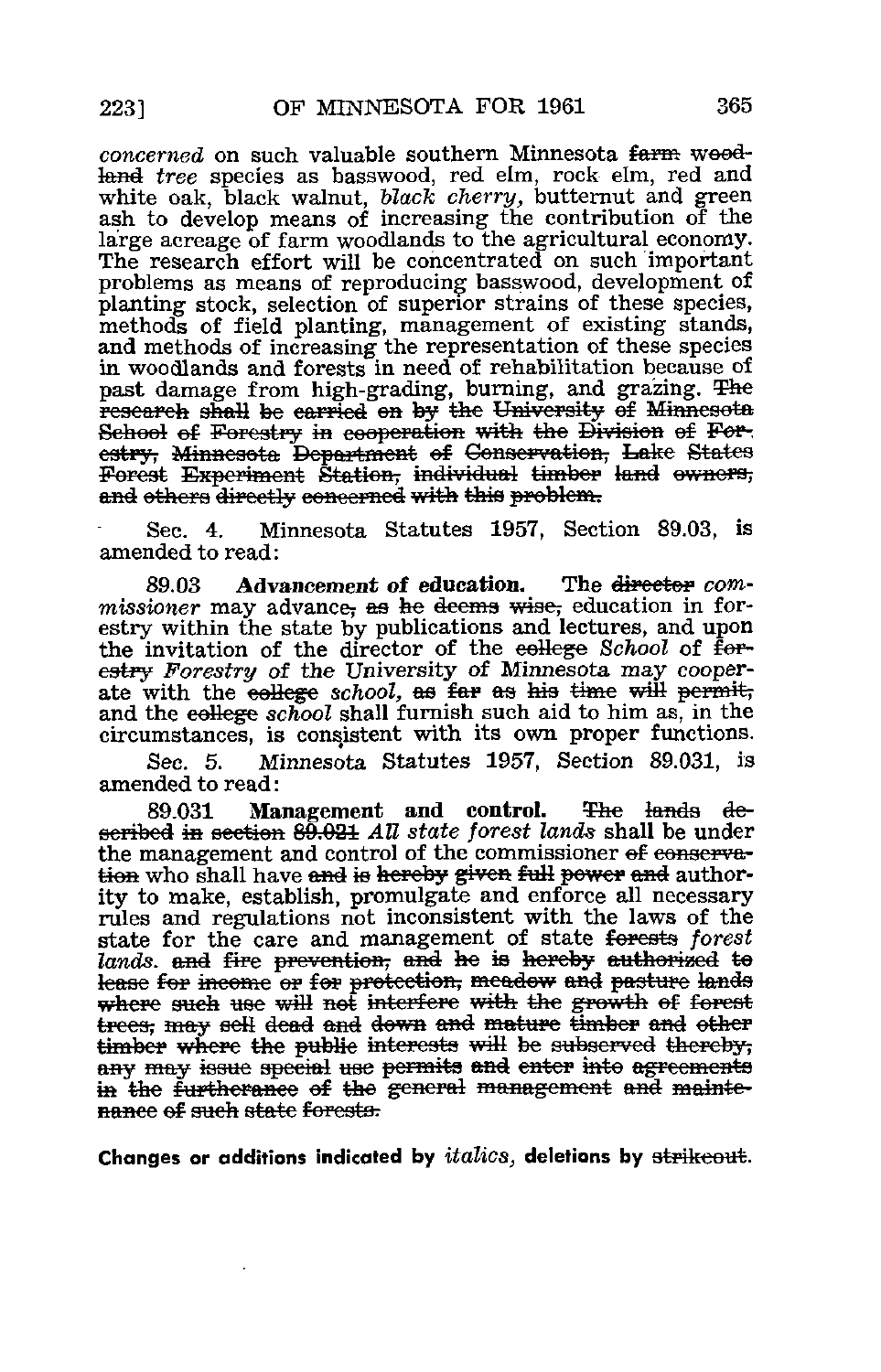Sec. 6. Minnesota Statutes 1957, Section 89.032, is amended to read:

89.032 Acquisition of land. Subdivision 1. The commissioner of conservation is hereby authorized and empowcred to may acquire administrative sites or rights of way by eminent domain, in the manner provided in  $\overline{e}$  hapter  $11\overline{7}$ by law, or by purchase, or accept as a gift any lands or interest in lands in the state forests herein as created by law, which he shall deem necessary for state ownership, use, and development, and may acquire any such lands or interests in lands subject to mineral reservations.

Subd. 2. The commissioner may acquire lands or interest in lands for state forest purposes subject to mineral reservations.

 $Subd. 2: Subd. 3.$  The commissioner of conservation may lease any land which he shall deem, necessary for use for buildings, lookout towers, or other facilities for forestry purposes for such period as he shall deem necessary.

Sec. 7. Minnesota Statutes 1957, Section 89.033, is amended to read:

89.033 Gifts. The commissioner of conservation is hereby authorized and empowered to receive may accept for and in behalf of the state, any gift, bequest, devise, or grant of land or interest in lands in any state forests, or of money or personal property of any kind, which he may deem suitable for use in connection with the operation, control, development, or use of any state forest.

Sec. 8. Minnesota Statutes 1957, Section 89.034, is amended to read:

89.034 Tax-forfeited lands, inclusion in state forests. Whenever the board of county commissioners, by resolution duly adopted, resolves that any lands, forfeited for non-payment of taxes, lying within the boundaries of any of the forests hereinabove designated, or that certain tax-forfeited land lying outside of such boundaries and classified as conservation lands are suitable primarily for the growing of timber and timber products and said lands outside of the above state forests comprise 50 percent or more of the lands within any given area, it may submit such resolution to the commissioner. of conservation for the purpose of establish $m$  ing a state forest or of adding said lands to any of the state forcats designated in section 80.021. If, upon investigation,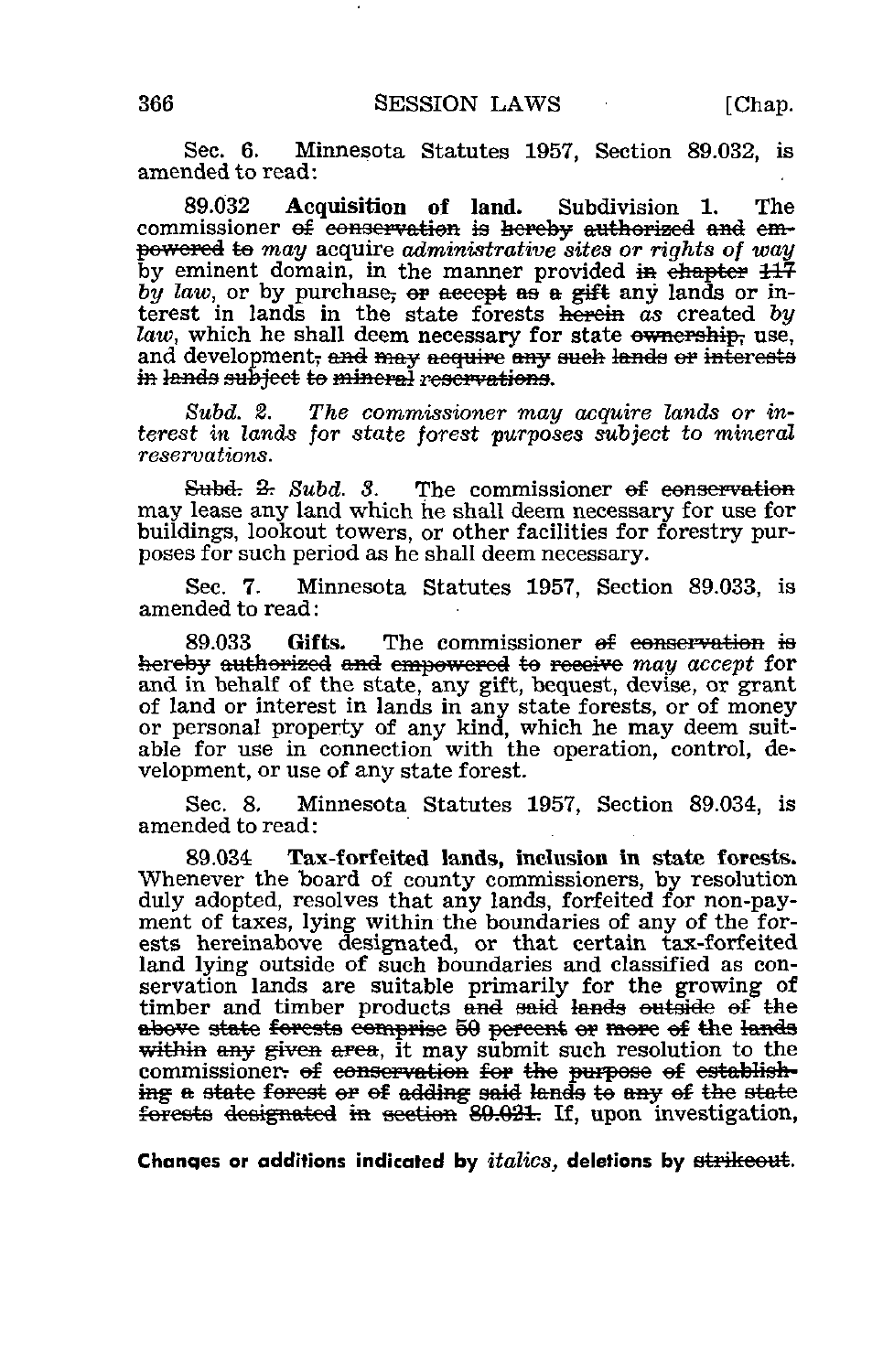the commissioner of conservation determines that the lands covered by such resolution can best be managed and developed as state forest lands or as a portion of an existing state forest, he shall make a certificate describing the lands and reciting the acceptance thereof on behalf of the state as state forest lands. The commissioner shall transmit the certificate to the county auditor, who shall note the same upon his records and record the same with the register of deeds. The title to all lands so accepted shall be held by the state free from any trust in favor of any and all taxing districts, and such lands shall thereafter be managed and devoted to the purposes of state forest lands in the same manner as lands hereinabove set apart as state forest lands, and subject to all the provisions of laws 1943, Chapter 171. law.

Minnesota Statutes 1957, Section 89.035, is Sec. 9. amended to read:

89.035 Income from state forest lands, disposition. All income which may be received from lands acquired by the state within any area which has been designated or shall hereafter be designated by the Legislature or the commissioner of conservation as state forests heretofore or hereafter for state forest purposes excepting university. school, and swamp lands; lands acquired under the system of rural credits; state forest lands included within the game preserve established by Laws 1929, Chapter 258; lands acquired under authority of Laws 1931, Chapter 407, and Laws 1933, Chapter 402; and lands accepted by Laws 1905, Chapter 83, by gift, purchase or eminent domain and tax-forfeited lands to which the county has relinquished its equity to the state for state forest purposes shall be paid into the state treasury and credited to a fund designated as the state forest fund except where the conveyance to and acceptance by the state of lands for state forest purposes provides for other disposition of receipts.

Minnesota Statutes 1957, Section 89.17, as Sec. 10. amended by Laws 1959, Chapter 473, Section 1, is amended to read:

Leases and permits. The <del>director, with the</del> 89.17 approval of the commissioner, shall have power to grant and execute, in the name of the state, leases and permits for the use of any state forest lands for any purpose which in his opinion is not inconsistent with the maintenance and management of the state forest in which the land is situated. on forestry principles for timber production. Every such lease

Changes or additions indicated by i $\it{talics}$ , deletions by s<del>trikeout</del>.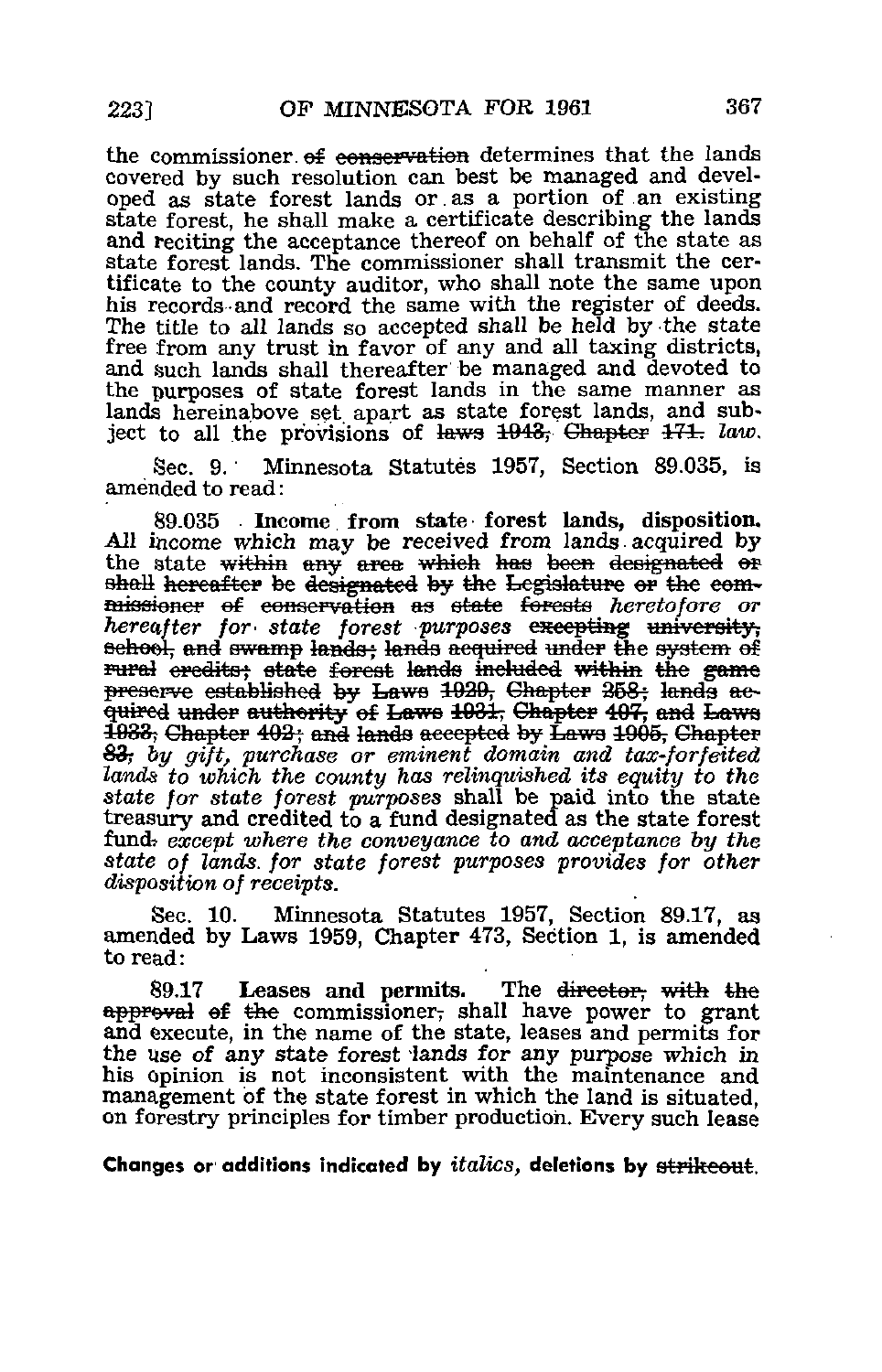or permit shall be revocable at his discretion at any time subject to such conditions as may be agreed on in the lease. The approval of the commissioner of administration shall not be required upon any such lease or permit. No such lease or permit for a period exceeding ten years shall be granted except with the approval of the executive council  $\div$ . provided that leases for the removal of peat may be granted for  $\bf{a}$ period of not exceeding 25 years with the approval of the executive council.

Sec. 11. Minnesota Statutes 1957, Section 89.18, is amended to read:

89.18 Roads through state forests, permits. No public highway, other than a state trunk highway, shall be established or laid out through any state forest as the same shall be created and withdrawn from public sale and entry by existing or subsequent act, without the consent of the director commissioner, certified by him in writing to the public authority having power to establish or lay out such highway. In any judicial proceeding affecting the laying out of a highway, the court may either sustain or reverse the action of the di $f{re<sub>te</sub>eto<sub>r</sub>}$  commissioner as the court, in its discretion, may deem proper. The limitations and restrictions provided in this section shall not apply to state-owned lands which have not been expressly withdrawn from sale and created and reserved as state forests. No state forest lands or right or easement therein shall be taken by eminent domain for any purpose without the consent of the <del>director</del> commissioner, certified by him in writing to the authority or corporation exercising such right of eminent domain.

Sec. 12. Minnesota Statutes 1957, Section 89.19, is amended to read:

89.19 Rules and regulations. The director commissioner shall have power to prescribe such rules and regulations governing the use of the state forest lands forests, or any part thereof, by the public or governing the exercising by holders of leases or permits upon state forests lands of all their rights under such leases or permits as may be necessary to carry out the purposes of sections 89.14 to 89.16 and  $89.17$  to  $89.19$  this chapter.

Sec. 13. [89.20] Posted land, trespass. Camping on posted state forest land or the erection of any type of building without written authorization shall be considered trespass. Any violation of the terms of this section shall